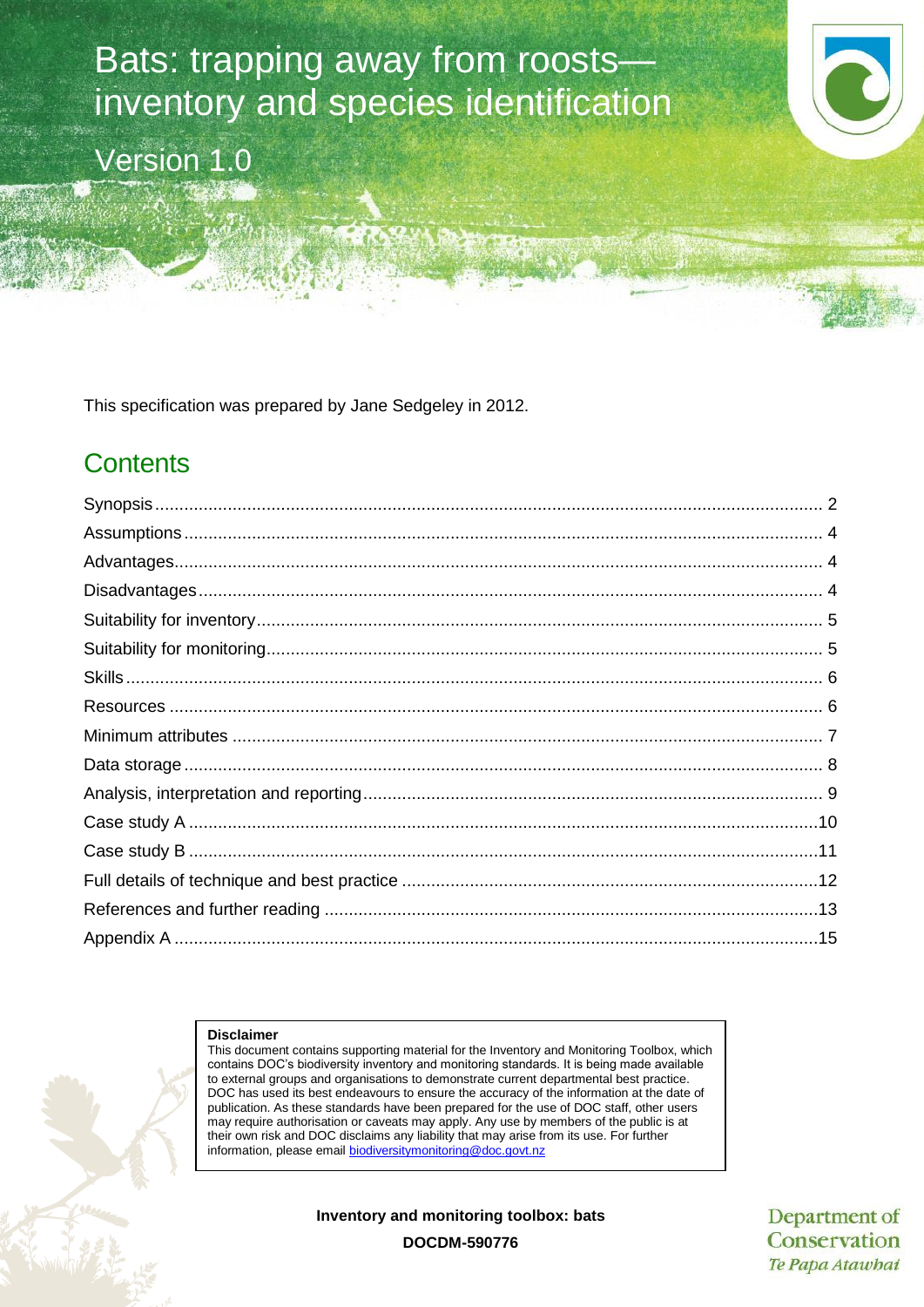# <span id="page-1-0"></span>**Synopsis**

Trapping bats in areas where they commute and forage can potentially be used to:

- Record presence of bats
- Confirm species identity
- Calculate estimates of relative abundance (captures per unit effort)
- Estimate population size and survival (mark-recapture)

Outside of New Zealand, capturing bats is often the primary means of establishing species presence, distribution and abundance in an area. Captures per unit effort are also used to estimate species richness and provide crude estimates of relative abundance (Thomas & LaVal 1988). However, because New Zealand long-tailed bats and lesser short-tailed bats are so rare, so patchily distributed, and in certain circumstances difficult to catch, we do not recommend trapping as the sole inventory technique and do not recommend using trapping in foraging and commuting areas for mark-recapture and monitoring.

The two most common tools used to catch bats are mist nets (Fig. 1) and harp traps (Fig. 2). Harp traps are specialised traps developed specifically for bats (Constantine 1958; Tuttle 1974; Tidemann & Woodside 1978). Anyone wishing to catch and handle bats must hold appropriate permits, have animal ethics approval and should be familiar with the potential health and safety issues associated with handling bats (see 'Health and safety' in the 'DOC best practice manual of conservation techniques for bats'—docdm-131465 for further information). It is also essential for workers to receive appropriate training and to meet the minimum requirements for catching and handling bats. The 'DOC best practice manual of conservation techniques for bats' (docdm-131465) provides full details of how to catch and handle long-tailed bats and lesser short-tailed bats using a range of capture techniques and tools. There are a number of particular issues around safety of the bats and of the handlers (particularly in relation to disease and parasite spread, and injury).

Trapping in areas used by foraging and commuting bats has limited value as an inventory method because capture rates are generally too low to make the exercise worthwhile. Compared with other methods, trapping is very labour-intensive in most situations and may not be worthwhile for the quantity and quality of information gathered. For simple presence/absence and distribution surveys, it is often more cost effective to put out automatic detection and recording devices (see 'Bats: counting away from roosts—automatic bat detectors'—docdm-590733). If trapping is to be used for inventory, it should be done in conjunction with other inventory methods. For example, anecdotal/casual sighting records, reports and databases should be consulted to narrow down search areas, and bat detectors should be used to identify areas of high bat activity to improve rates of capture.

Trapping is very useful for positive species identification in the hand because it is sometimes difficult to distinguish between recorded calls of long-tailed bats and lesser short-tailed bats.

Trapping is also a necessary precursor for more rigorous inventory and monitoring methods such as those that involve radio-tracking of bats. For example, the proportion of radio-tagged bats alive can be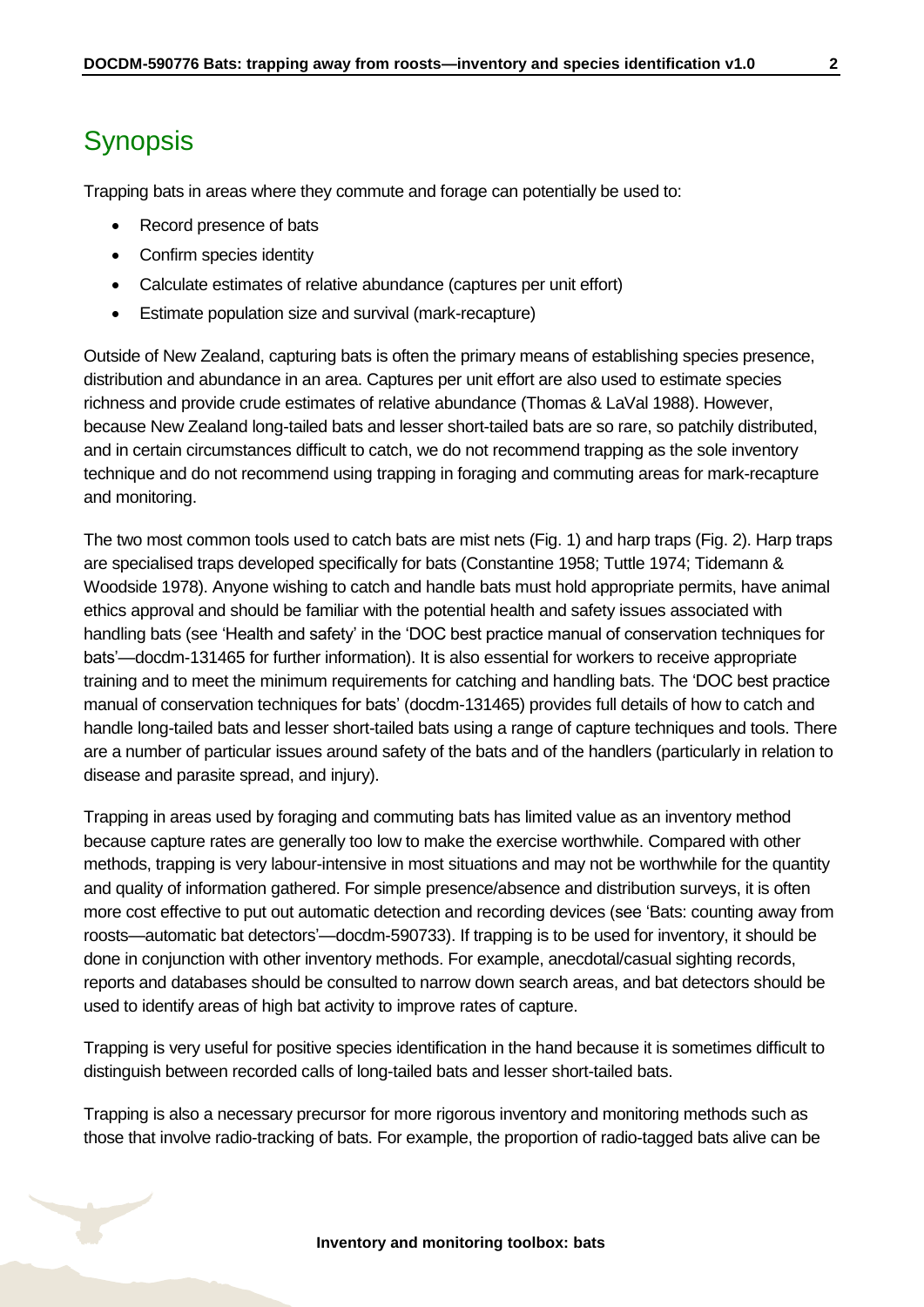used to calculate survival estimates both in foraging areas and at roost sites (see 'Bats: trapping at roosts—estimating survival and productivity'—docdm-590867). Radio-tracking is almost always necessary to find roost sites. Once found, a range of more robust inventory and monitory methods can be conducted. The 'Introduction to bat monitoring' (docdm-590958) contains summary tables of methods that can be used at roost sites.



Figure 1. Simple mist net set-up for catching bats. Illustration by T.P. McOwat, reproduced with permission, Bat Workers' Manual ©, JNCC 2004. ISBN 1861075588.



Figure 2. A harp trap—designed specifically for trapping bats.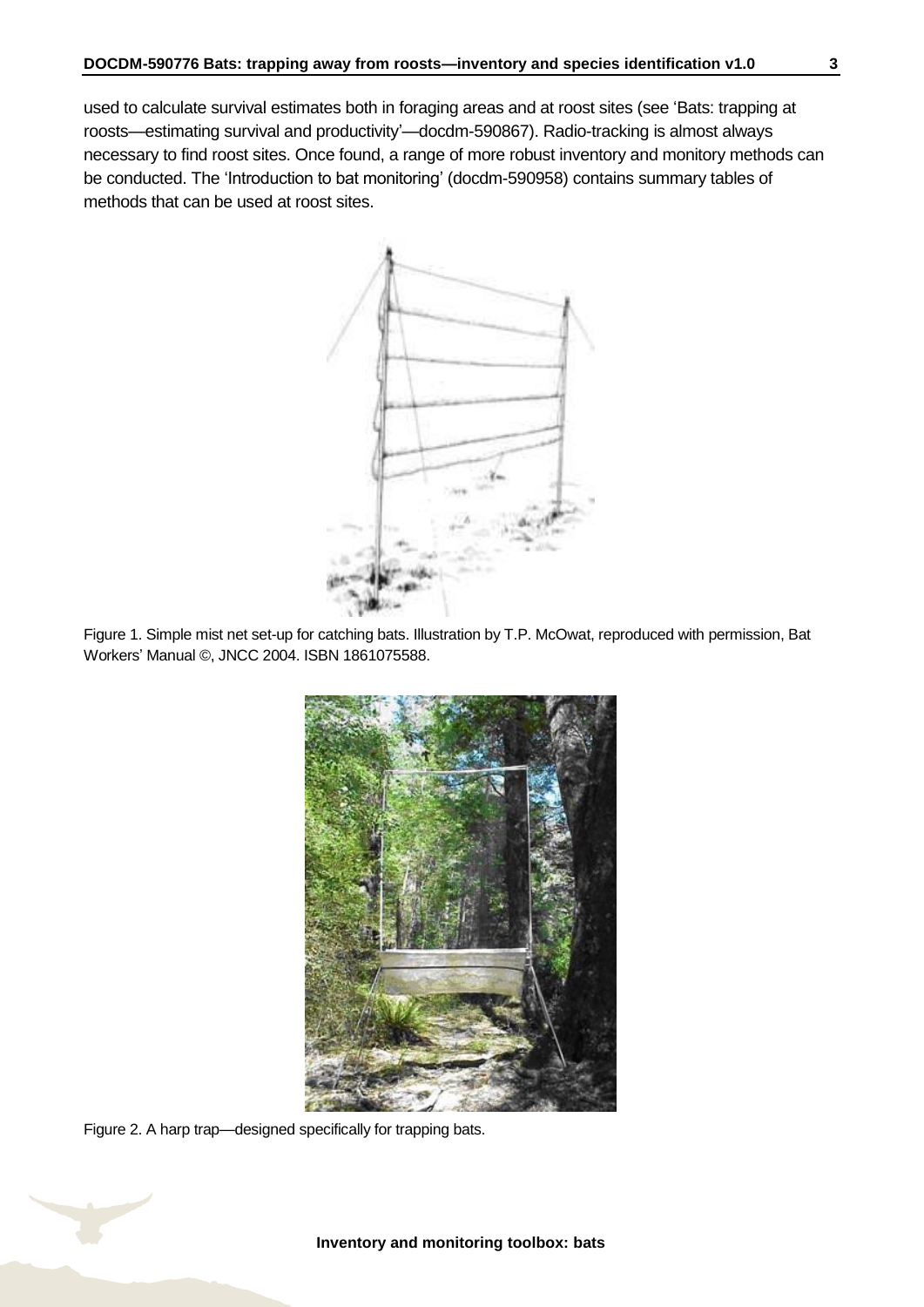### <span id="page-3-0"></span>**Assumptions**

- Bats will be caught if they are present in an area.
- The number of bats caught relates in some way to the number of bats present in an area.

### <span id="page-3-1"></span>Advantages

- Trapping and capture ensures reliable identification of long-tailed and lesser short-tailed bats.
- Mist nets are cheap compared with automated bat detection and recording systems.
- Mist nets are lightweight, compact and easy to carry.
- Lesser short-tailed bats are relatively easy to catch in mist nets.
- Harp traps are easy to set up and operate, and do not require constant checking—at certain times of the year (see ['Full details of technique and best practice'](#page-11-0)).
- Having bats in the hand enables bat workers to collect a range of other information such as:
	- Data on age, sex, reproductive condition
	- Body mass measurements and a range of morphometric measurements
	- Samples for genetic analyses

### <span id="page-3-2"></span>**Disadvantages**

- We do not know how capture rates relate to relative abundance of bats. Indices of abundance such as captures per unit effort, and mark-recapture estimates using trapping on foraging grounds have not been tested with New Zealand bats; they are likely to provide crude estimates, at best.
- Trapping is very labour-intensive in most situations and, compared with other methods, may not be worthwhile for the quantity and quality of information gathered.
- Trapping and handling of bats requires considerable skill and training.
- As all trapping techniques involve handling and disturbance to bats, surveys may require ethics approval and a permit. For more information on such requirements contact the DOC Bat Recovery Group leader or the DOC conservancy bat contact (see 'Bat Recovery Group contacts'—docdm-132033).
- Mist nets require constant monitoring to ensure bats do not become badly entangled and stressed, injuring themselves as they struggle. Bats can also chew the nets to find a way out, reducing the value of the nets for future use.
- Long-tailed bats can very easily detect and avoid traps (away from roost sites). They tend to be difficult to catch in mist nets (< 0.01 long-tailed bats per net per hour were caught in a study in the Eglinton Valley, Fiordland; O'Donnell & Sedgeley 1999) and are only caught in harp traps that have been sited optimally (see ['Skills'\)](#page-5-0).
- Harp traps are relatively expensive (\$1500) and are large, heavy and awkward to carry over long distances.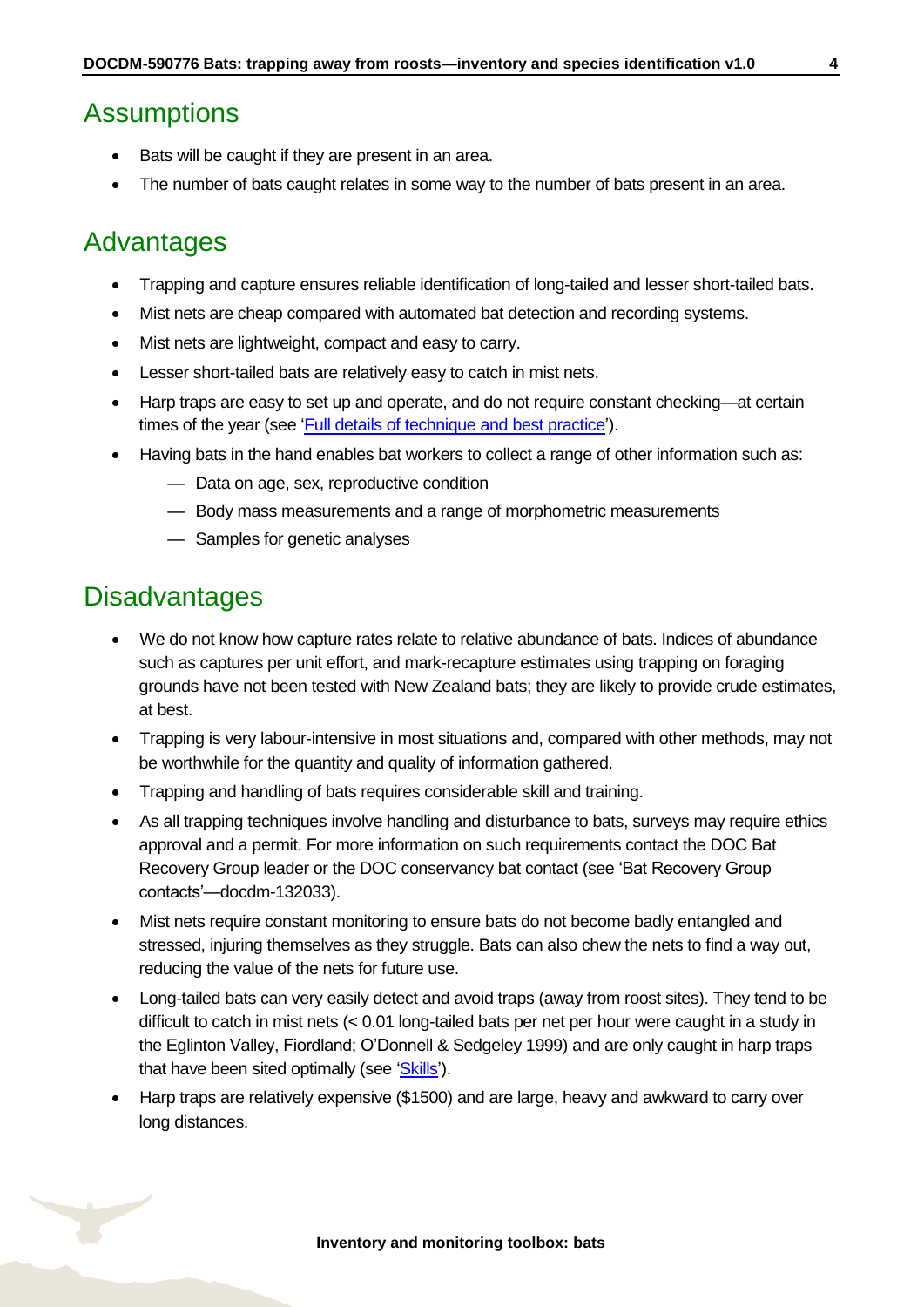- Lesser short-tailed bats can climb out of harp traps.
- Capture rates of bats will decline if the same site is trapped over several days, probably because bats learn that the trap is present.
- Capture rates can differ between males and females, and among different age classes.
- Bat activity levels (and therefore capture rates) are influenced by environmental conditions and time of year. For example, during winter and in cold, rainy or windy weather conditions, capture rates will be especially low. During January to March there will be more bats flying, as this is when young of the year become independent.
- Capture rates may vary among habitat types.

### <span id="page-4-0"></span>Suitability for inventory

Trapping in areas used by foraging and commuting bats generally has limited value as an inventory technique in New Zealand because long-tailed bats and lesser short-tailed bats are rare and patchily distributed, and capture rates are generally low. Trapping bats is very labour-intensive in most situations and may not be worthwhile for the quantity and quality of information gathered compared with other methods. For simple presence/absence and distribution surveys, it is often more cost-effective to put out multiple automatic bat detector and recording units to detect presence of bats. For more details on using bat detectors automatically, see 'Bats: counting away from roosts—automatic bat detectors' (docdm-590733).

Trapping is very useful for positive species identification in the hand because it is sometimes difficult to distinguish between calls of long-tailed bats and lesser short-tailed bats recorded on automated bat detector recording units.

### <span id="page-4-1"></span>Suitability for monitoring

Trapping generally has limited value as a monitoring technique for all the reasons listed in the ['Suitability](#page-4-0)  [for inventory'](#page-4-0) section. Although, potentially, catch per unit effort and mark-recapture away from roost sites could be used to estimate relative abundance, survival and population size, these estimates are likely to be crude. Likewise, power to detect changes in populations using catch per unit effort or markrecapture is likely to be very low because capture rates are generally low. Therefore, we do not recommend using trapping away from roost sites for monitoring unless it is part of a research programme to assess the relationships between capture rates and population indices (i.e. calibration trials in areas where bats are relatively common).

However, trapping directly at roost sites can be used for monitoring purposes. For further details of this approach, see 'Bats: trapping at roosts—estimating population size' (docdm-590819) and 'Bats: trapping at roosts—estimating survival and productivity' (docdm-590867).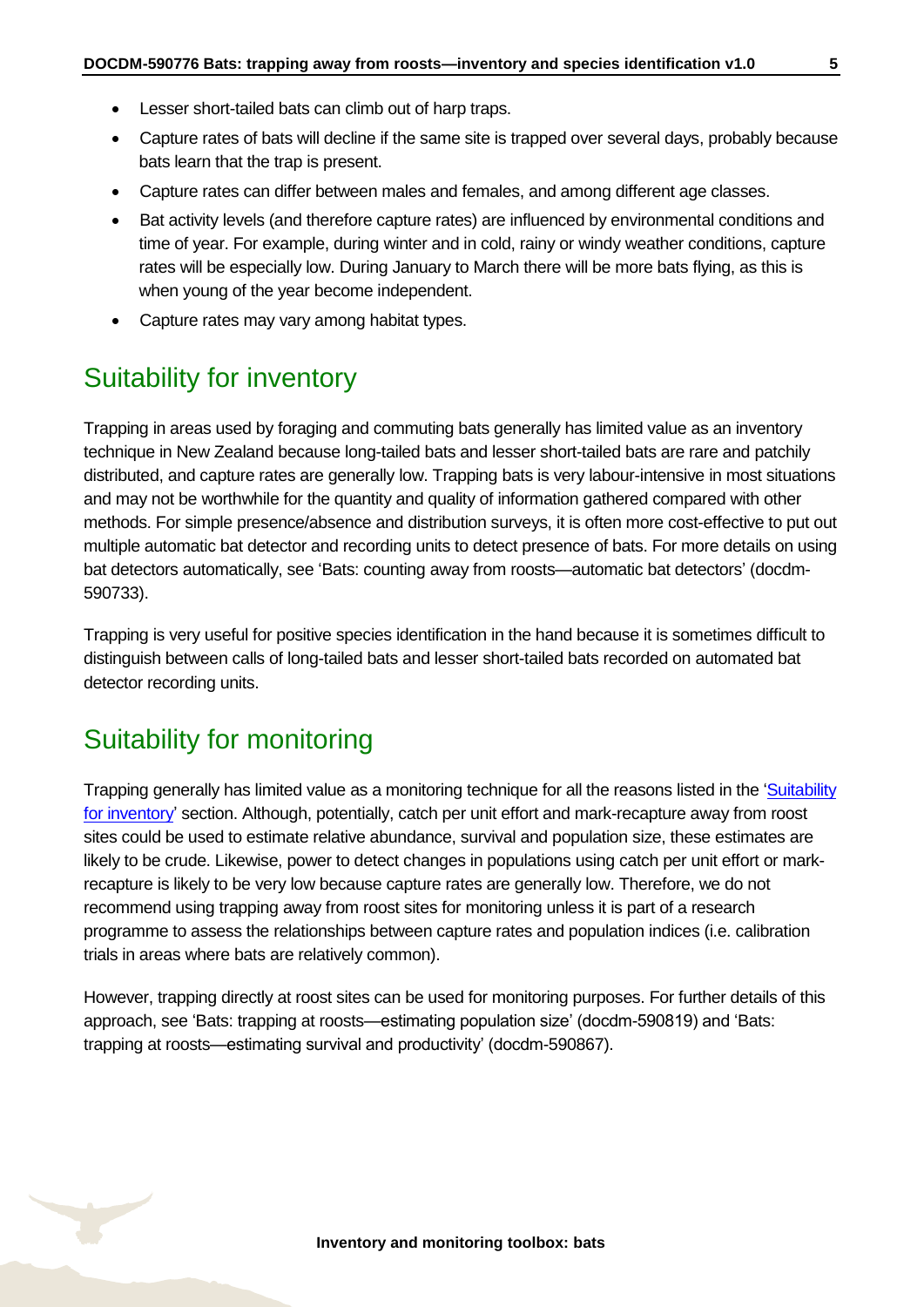<span id="page-5-0"></span>Workers require skills to:

- Identify areas of bat activity by using bat detectors to survey for bat calls. See 'Bats: counting away from roosts—bat detectors on line transects' (docdm-590701) and 'Bats: counting away from roosts—automatic bat detectors' (docdm-590733) for more information.
- Distinguish between long-tailed bats and lesser short-tailed bats by their calls. For more information, see 'Background to bat detectors' in the 'DOC best practice manual of conservation techniques for bats' (docdm-131465).
- Set up harp traps or construct mist net rigs in areas of bat activity. Training may be needed on ways to optimise capture rates. The section 'Catching bats' in the 'DOC best practice manual of conservation techniques for bats' (docdm-131465) provides details on trap construction and placement.
- Remove bats from traps and handle bats competently and humanely. Bats are easy to remove from harp traps, but are sometimes difficult to remove from mist nets because they can become very entangled. Anyone wishing to catch bats must receive appropriate training and must meet the minimum requirements outlined in the section 'Catching bats' in the 'DOC best practice manual of conservation techniques for bats' (docdm-131465).
- Identify species in the hand; measure, age, and sex bats. Anyone wishing to handle bats must meet the minimum requirements outlined in the section 'Handling, examining, measuring and releasing bats' in the 'DOC best practice manual of conservation techniques for bats' (docdm-131465). Information on distinguishing between long-tailed bats and lesser short-tailed bats in the hand can be found in the 'Species identification in the hand' section of the 'DOC best practice manual of conservation techniques for bats'.
- Work comfortably at night, in the dark.
- Demonstrate a sound level of bushcraft.
- Demonstrate a basic level of rope-work to construct mist net rigs and possibly some ropeclimbing skills to set traps high in the forest canopy.

### <span id="page-5-1"></span>Resources

Trapping bats requires considerable resources in terms of equipment and time required to set up and run the traps. Lesser short-tailed bats can be caught in mist net rigs that are only one or two nets high. However, several rigs are required to optimise trapping success. Long-tailed bats fly much higher than lesser short-tailed bats. Large mist net rigs 3–10 nets high are often required, and, because trapping rates are so low, several rigs are necessary. Carefully positioned harp traps can be more successful at catching long-tailed bats, but again, several traps are required to optimise capture success. Mist nets can sometimes take a long time to set up and they require constant supervision. Preliminary research and bat detector surveys are also required to find localities where bats are present.

Marking and processing bats, once caught, requires little equipment (holding bags, callipers, Pesola balance, fur-trimmer, clipboards and recording sheets, headlamps), but a reasonably large pool of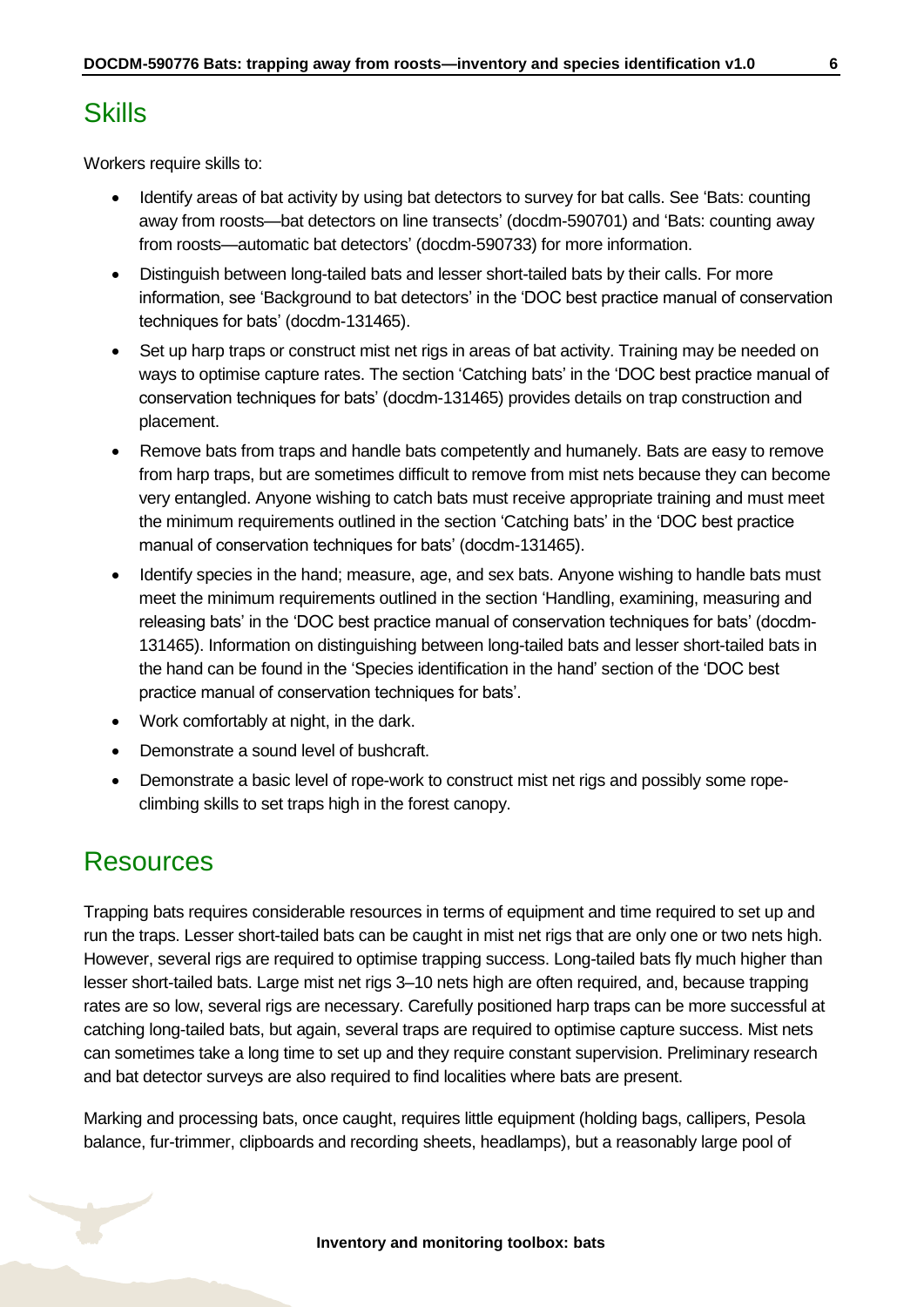skilled workers must be on hand in case numerous bats are caught at once. Bats need to be removed from nets quickly and processed without delay.

The DOC automatic bat detector and recording system (known as automatic bat monitors, or ABMs) can be purchased or may be borrowed from the DOC Electronics Workshop in Wellington. DOC also owns several harp traps, but these are dedicated to long-term research projects and are only occasionally available for borrowing. New harp traps can be purchased from an Australian manufacturer called Faunatech<sup>1</sup>. Many projects use mist nets for birds, but it is not recommended that bird mist nets are borrowed and used for bats because bats can chew large holes in the mesh. Nets and holding bags that have been used for birds should not be used for bats (and vice versa) unless they have been thoroughly cleaned and disinfected. See ['Full details of technique and best practice'](#page-11-0) for more details.

# <span id="page-6-0"></span>Minimum attributes

Consistent measurement and recording of these attributes is critical for the implementation of the method. Other attributes may be optional depending on your objective. For more information refer to ['Full details of technique and best practice'](#page-11-0).

DOC staff must complete a 'Standard inventory and monitoring project plan' (docdm-146272).

Minimum attributes to record:

- Observer's name
- Location name and GPS coordinates
- Date
- Weather conditions
- Type of traps used (i.e. harp trap or mist net); include information such as number of traps and length of net if planning to calculate number of captures per net metre per hour
- Start time and start temperature
- The time when each bat is caught
- Species, age, sex and reproductive condition of every bat caught
- The finish time and temperature
- Tally of the total number bats caught in the trapping session

### Additional attributes

If interested in body condition, record body mass (weight, g) and forearm length (mm) (see O'Donnell 2002).

Minimum attributes can be recorded on the following standardised field sheets:

<sup>-</sup>1 <http://www.faunatech.com.au/>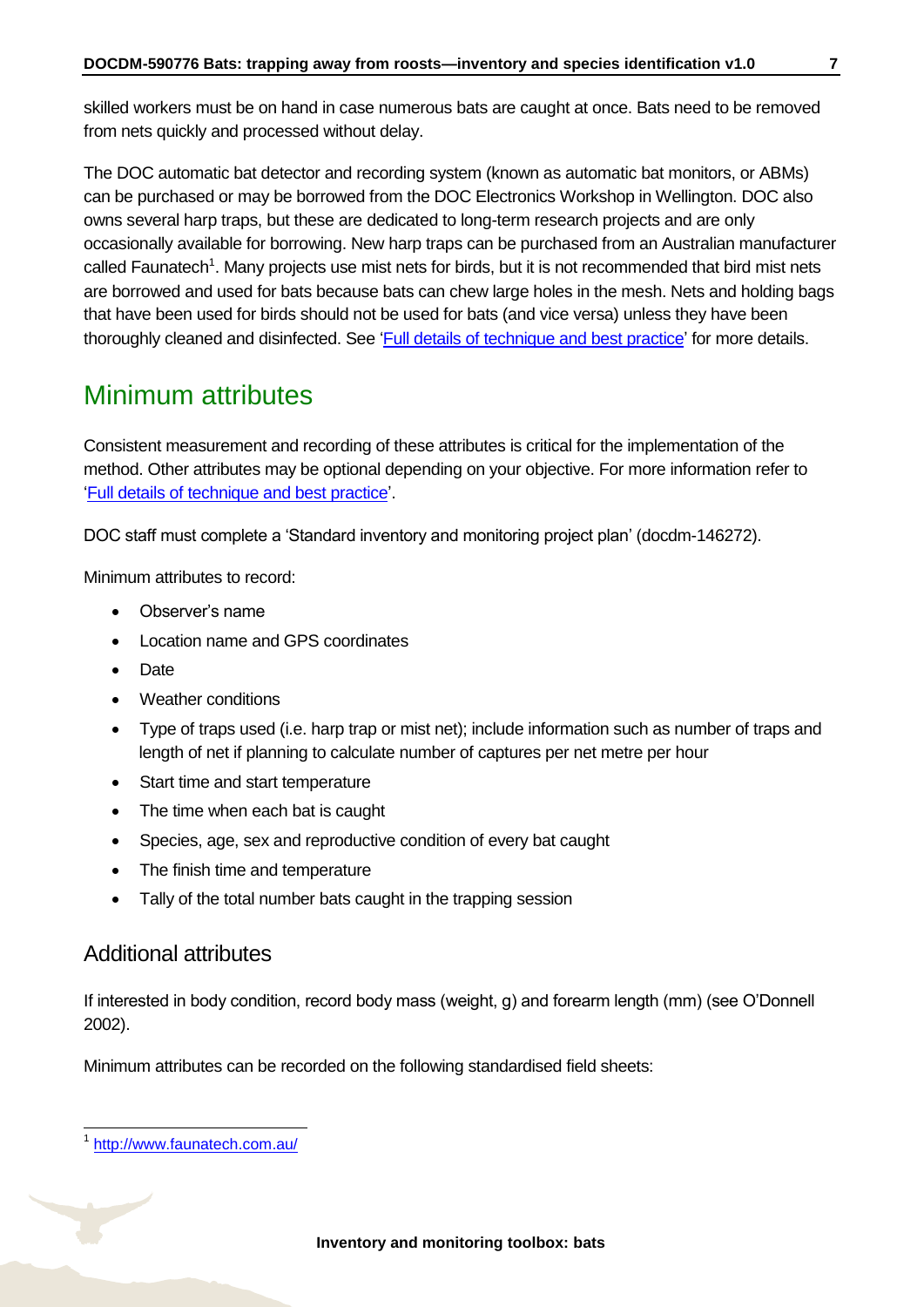- 'Bat specimen record form' (docdm-141173). This form should be used to record bat specimens found in traps.
- 'Summary sheet for bat captures' (docdm-167011). This sheet should be used to summarise the number of captures of wild bats on foraging grounds.
- 'Trapping record' (docdm-167012). This document contains a form to be used to record individual bat traps.

### <span id="page-7-0"></span>Data storage

Information should be collected, consolidated and securely stored as soon as practical, preferably immediately on return from the field. The key steps involved are data entry, storage and maintenance for later analyses. If data storage is designed well at the outset, it will make the job of analysis and interpretation much easier. Before storing data, check for missing information and errors, and ensure metadata are recorded. Storage tools can be either manual or electronic systems and will usually be in the form of spreadsheets, databases, summary sheets or other filing systems. All data, whether they be data sheets, metadata or site access descriptions, should be copied and/or backed up, with the copy stored at a separate location for security purposes. Losing data (particularly prior to analysis) is a disaster.

Survey results are best summarised in a spreadsheet (e.g. Microsoft Excel). Columns in the spreadsheet should include all data recorded on the original field sheet because the influences of factors such as location, observer, weather, etc. need to be accounted for in any analysis.

At present, there are no standardised spreadsheets or databases maintained by DOC specifically for storing bat trapping data. However, sightings could be recorded in the DOC bat database. Each DOC conservancy should have a separate Excel spreadsheet for this purpose. Access rights are held by the conservancy bat contact (see 'Bat Recovery Group contacts'—docdm-132033). If a conservancy has not set up its own spreadsheet, one can be created using the 'National bat database template' (docdm-213136). See the 'Canterbury Conservancy bat database' (docdm-213179) for an example of a spreadsheet containing data. Many of the data entry fields will not be relevant, but there are fields for location, GPS coordinates and for comments that could be used to describe survey results (Fig. 3).

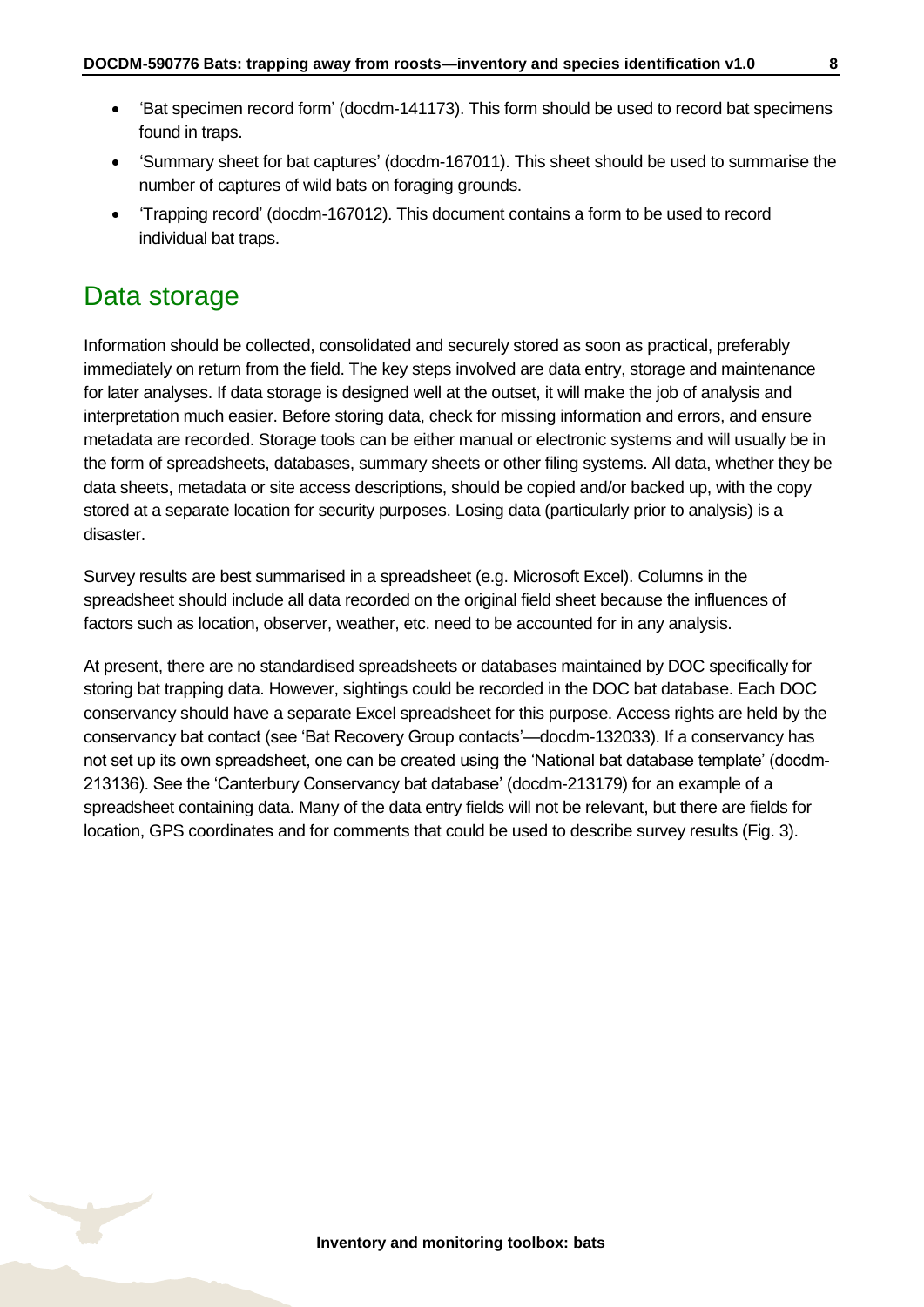| Record Number 2499          |                                            | Department of Conservation - Bat Database Data Entry |                                                                            |
|-----------------------------|--------------------------------------------|------------------------------------------------------|----------------------------------------------------------------------------|
| Conservancy                 | Bat Species*                               | Date*<br>$\overline{\mathbf{r}}$                     | Altitude (m)                                                               |
| Area                        | Location*<br>۰                             |                                                      |                                                                            |
| Map sheet<br>number         | Observer*                                  | Address*                                             | $\overline{\mathbf{z}}$                                                    |
| Easting GR*                 | Wind*                                      | Min Temp<br>Dusk Temp                                | Sunrise Time*<br>Sunset Time*                                              |
| Northing GR*                | Rain*<br>$\overline{\mathbf{v}}$           |                                                      |                                                                            |
| Bat Detector*               | Time<br>$\overline{\phantom{a}}$<br>Start* | Time<br>Finish*                                      | Survey Method*<br>×                                                        |
| Tape Recorder*              | Bat Passes*<br>$\overline{\phantom{a}}$    |                                                      | End Easting GR**                                                           |
| VOR.<br>setting*            | Habitat<br>Description*                    |                                                      | End Northing GR <sup>**</sup><br>** - Must be entered for transect surveys |
| Frequency*<br>۰<br>$(k+tz)$ | Comments                                   |                                                      |                                                                            |

Figure 3. Data entry page from the DOC bat database.

### <span id="page-8-0"></span>Analysis, interpretation and reporting

Seek statistical advice from a biometrician or suitably experienced person prior to undertaking any analysis.

This method measures:

- Presence of bats
- Confirmation of species' identity

Simple statistics, as below, can be reported for a study area:

- Total number of bats caught and sub-total by age, sex and reproductive condition.
- Captures per harp trap or mist net per hour or per night.
- Captures per net metre per hour.
- Average body condition. This index of body condition is calculated by dividing body mass by the individual's forearm length, then multiplying by the mean forearm length for the total sample of bats that is being examined (O'Donnell 2002).

The scope for interpretation is limited and depends on objectives of the trapping work. For example, capture of bats in an area confirms presence but not absence. After capturing many bats in an area in a short time you may be able to infer something about population size, but capturing few bats does not imply that the population is small, because capture rates are influenced by many factors.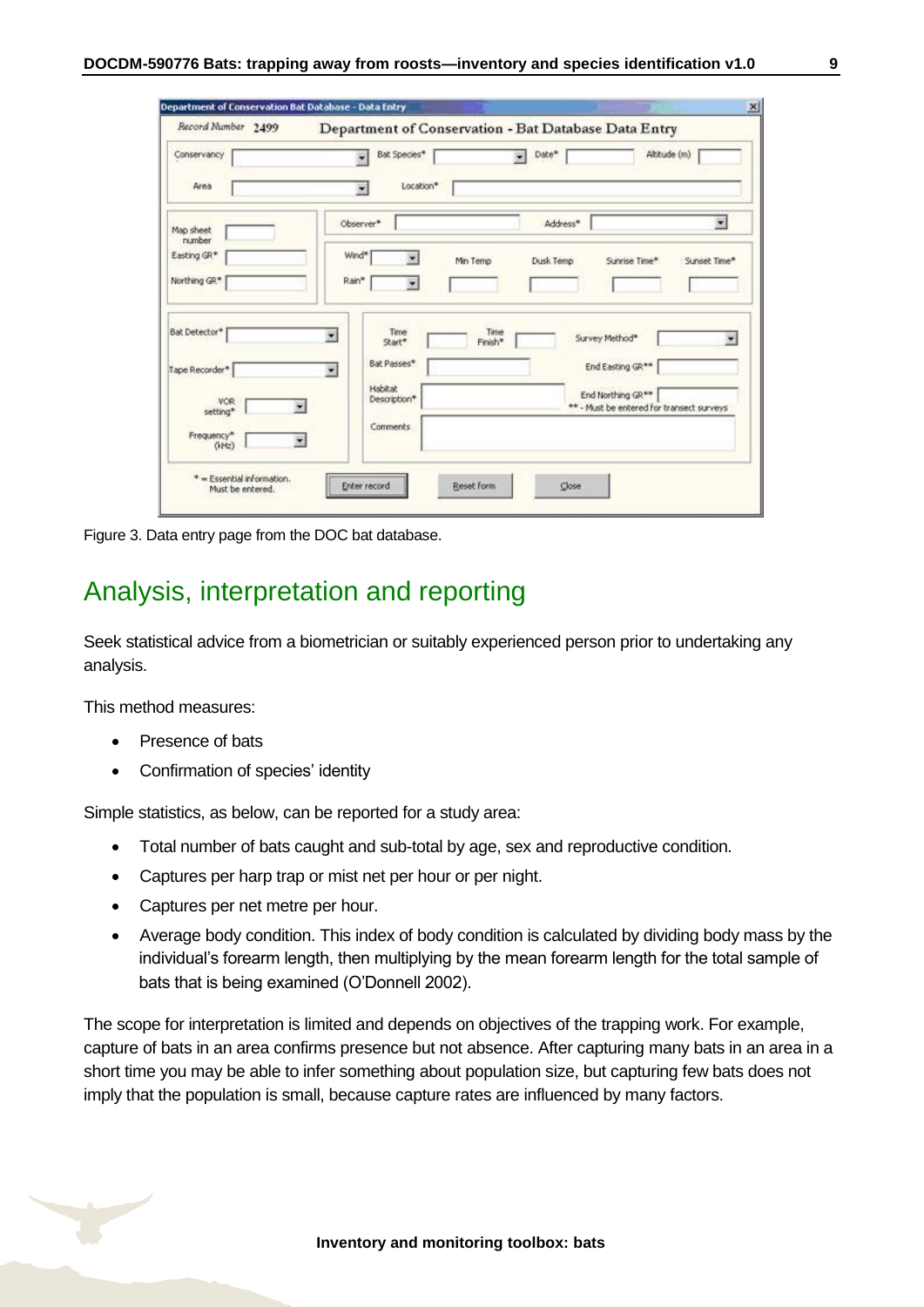### <span id="page-9-0"></span>Case study A

#### **Case study A: trapping as part of an inventory of bats on Putauhinu Island, near Stewart Island**

#### **Synopsis**

Researchers studying tītī (*Puffinus griseus*) on Putauhinu Island off Stewart Island in 1998 reported unidentified bats. Because the island was next to Big South Cape, the island where the last sighting of greater short-tailed bats (*Mystacina robusta*) was made in 1967, DOC identified this island as a priority for a bat survey.

### **Objectives**

To confirm the presence of bats on the island and identify the species of any bats present.

#### Sampling design and methods

A survey was undertaken in 1999. Mist netting was used (12 m nets, one net high, spaced along walking tracks) in conjunction with DOC ABMs and hand-held bat detectors over several nights (O'Donnell 1999).

#### **Results**

No bats were trapped in > 40 net hours, but *Mystacina* calls were detected on 2 nights using the automatic detectors.

#### Limitations and points to consider

This case study illustrates that trapping is very labour-intensive compared with using bat detectors. However, this study also illustrates the usefulness of trapping for species identification. The bat calls recorded using the simple automatic bat detector and recording system did not contain enough information to confirm which species of *Mystacina* was present. It is unlikely that any new record of a greater short-tailed bat will be accepted unless it is caught and identified in the hand.

### References for case study A

O'Donnell, C.F.J. 1999: Search for pekapeka (bats) on Putauhinu Island, Southern Tītī Islands, 6–9 November 1999*.* Report to the Department of Conservation, Invercargill (unpublished).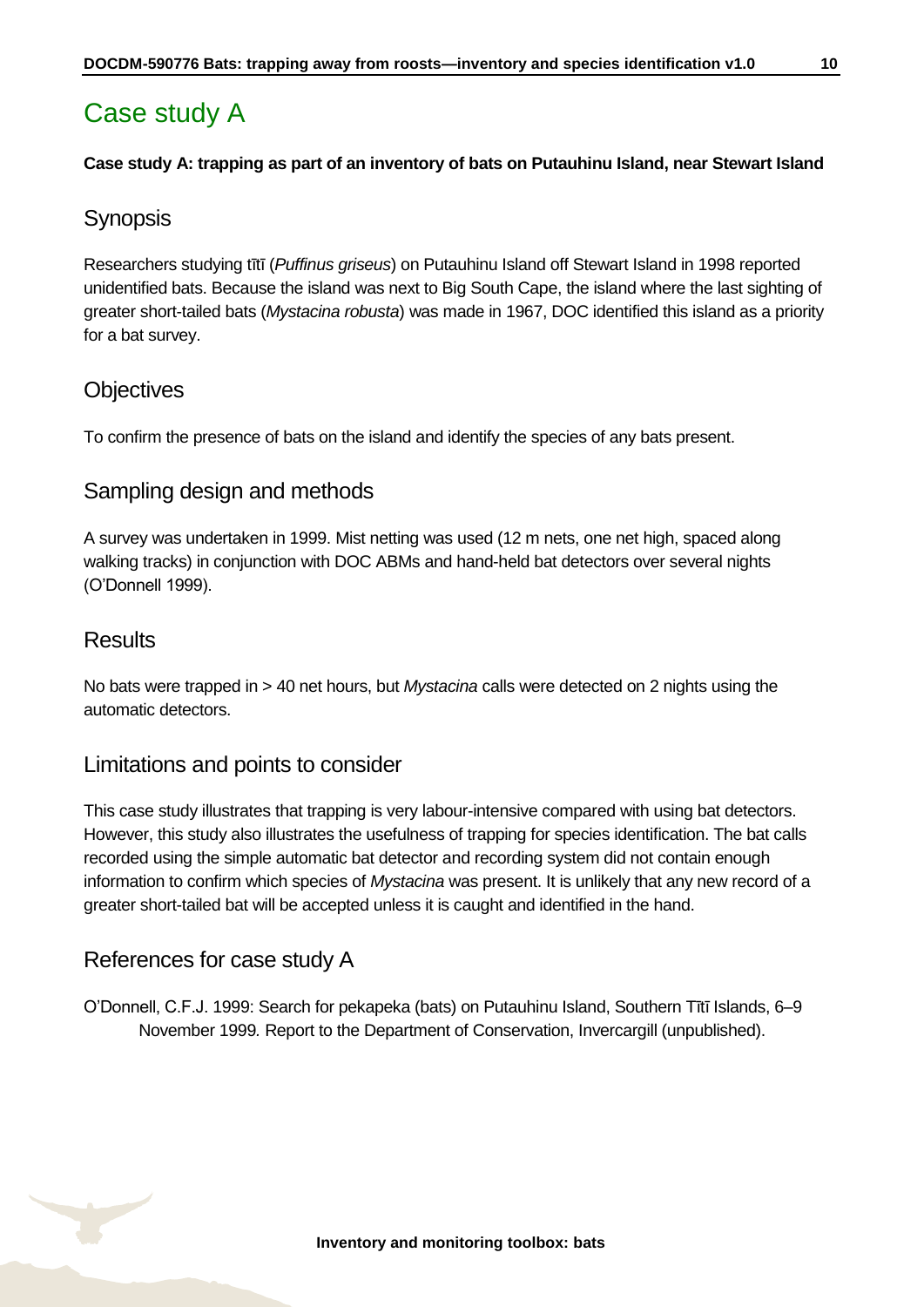### <span id="page-10-0"></span>Case study B

#### **Case study B: trapping used to re-discover lesser short-tailed bats in the South Island**

### **Synopsis**

Previously, the last record of lesser short-tailed bats in the South Island was of one found dead on a cyanide bait in the Roaring Lion River, North-west Nelson, in 1977 (Daniel 1990). DOC West Coast Conservancy staff conducted a survey for lesser short-tailed bats in 1995–96. Survey effort was focused around Karamea after the discovery of an old photograph of a lesser short-tailed bat that had been caught by a cat in the area in 1957 (J. Lyall, pers. comm.). Surveys were initially conducted using DOC ABMs. Echolocation calls were recorded from 26 of 128 sites surveyed in the Ōpārara area in January and February 1996.

Calls of both long-tailed bats and lesser short-tailed bats were recorded. Because there is some overlap in frequency of the calls of the two species, it is sometimes difficult to distinguish the calls when using simple recordings. Therefore, mist nets were used to trap bats and confirm species identity in the hand.

#### **Objectives**

To use trapping to confirm the presence of lesser short-tailed bats in the Ōpārara area.

#### Sampling design and methods

Mist nets were erected at two sites in the Ōpārara Basin on 27 March 1996, close to where calls had been recorded.

#### **Results**

Twenty lesser-short-tailed bats were netted, but four of these escaped. Lesser short-tailed bats were caught at both sites from within half an hour of darkness until the nets were closed at c. 2300 hrs (J. Lyall, pers. comm.).

#### Limitations and points to consider

This case study illustrates how trapping can be used effectively to confirm species identification. The trapping project resulted in rediscovery of lesser short-tailed bats in the South Island.

#### References for case study B

Hayes, J.P. 1997: Temporal variation in activity of bats and the design of echolocation-monitoring studies*. Journal of Mammalogy 78*: 514–524.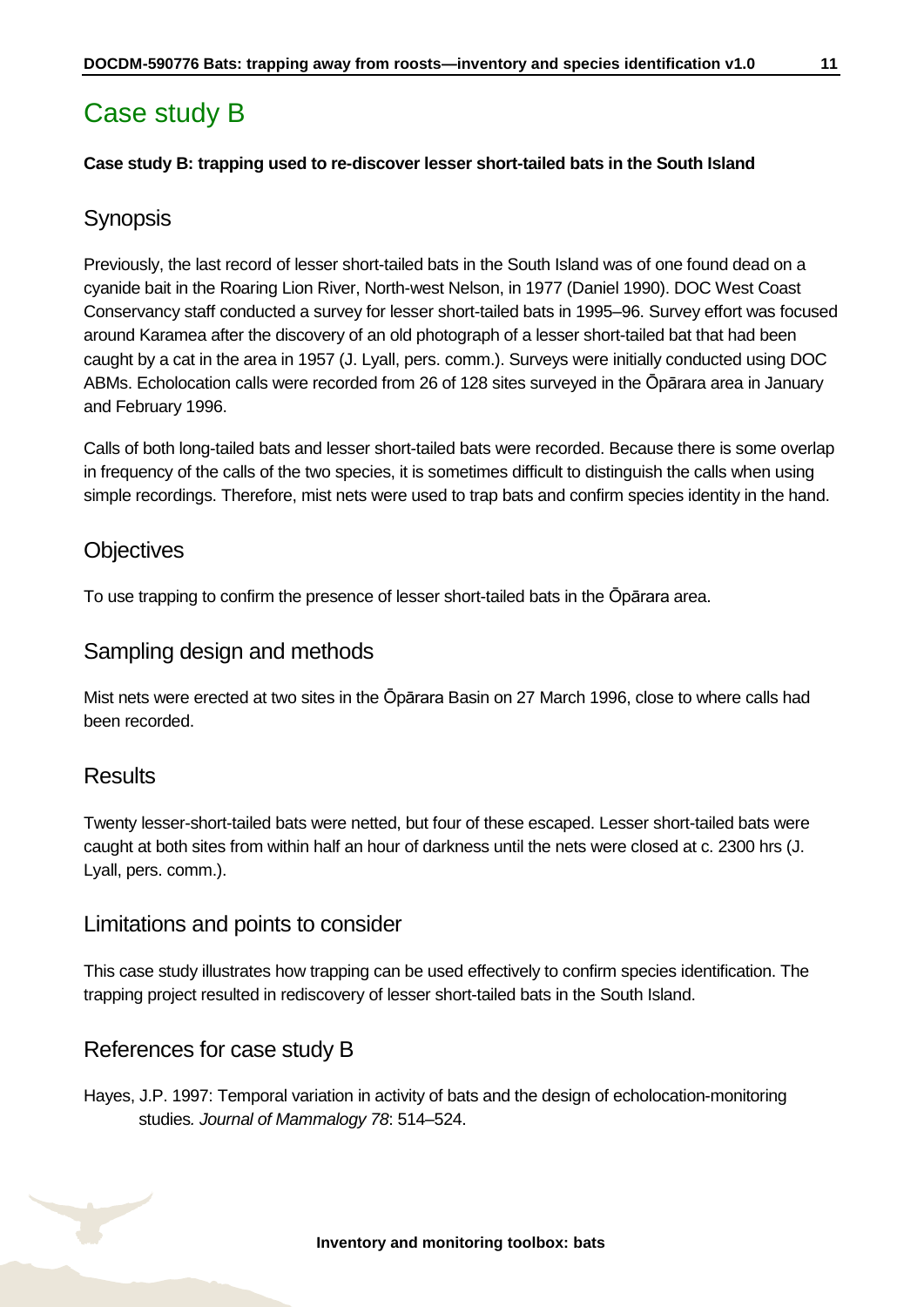- O'Donnell, C.F.J.; Christie, J.; Corben, C.; Sedgeley, J.A.; Simpson, W. 1999: Rediscovery of shorttailed bats (*Mystacina* sp.) in Fiordland, New Zealand: preliminary observations of taxonomy, echolocation calls, population size, home range, and habitat use. *New Zealand Journal of Ecology 23*: 21–30.
- O'Donnell, C.F.J.; Christie, J.E.; Simpson, W. 2006: Habitat use and nocturnal activity of lesser shorttailed bats (*Mystacina tuberculata*) in comparison with long-tailed bats (*Chalinolobus tuberculatus*) in temperate rainforest. *New Zealand Journal of Zoology 33*: 113–124.
- O'Donnell C.; Sedgeley, J. 1994: An automatic monitoring system for recording bat activity. *Department of Conservation Technical Series No. 5*. Department of Conservation, Wellington.

### <span id="page-11-0"></span>Full details of technique and best practice

Anyone wishing to catch and handle bats must hold appropriate permits, have animal ethics approval and should be familiar with the potential health and safety issues associated with handling bats. For more information on such requirements contact the DOC Bat Recovery Group leader or the DOC conservancy bat contact (see 'Bat Recovery Group contacts'—docdm-132033). It is also essential for workers to receive appropriate training and to meet the minimum requirements outlined in the following sections of the 'DOC best practice manual of conservation techniques for bats' (docdm-131465) :

- Health and safety'
- **Catching bats'**
- 'Handling, examining, measuring and releasing bats'
- 'Species identification in the hand'

The best practice health and safety guidelines for catching and handling bats are aimed at protecting the bat handlers and the bats themselves. The main points are summarised below, but anyone planning to work on a project that will involve routine handling of bats must read the 'Health and safety' section in the 'DOC best practice manual of conservation techniques for bats' (docdm-131465) for more details about the potential health risks of handling bats.

### Best practice health and safety guidelines for catching and handling bats

- Anyone planning to handle bats must read the 'Health and safety' section.
- It is a requirement that gloves must be worn when handling lesser short-tailed bats. However, it is almost impossible to remove bats from a fine mist net wearing a pair of gloves. As an alternative, one glove (or a bat bag) can be worn on the hand used to restrain the bat, and the other hand can be left bare to manipulate the net. See 'Handling, examining, measuring and releasing bats'.
- Nets must be monitored at all times. Mist netting in areas of high bat activity must be undertaken by a minimum of two people. See 'Catching bats'.
- Harp traps positioned on the ground can be set up at dusk and checked at dawn, provided bats are released before it is too light. However, it is preferable to check the traps several times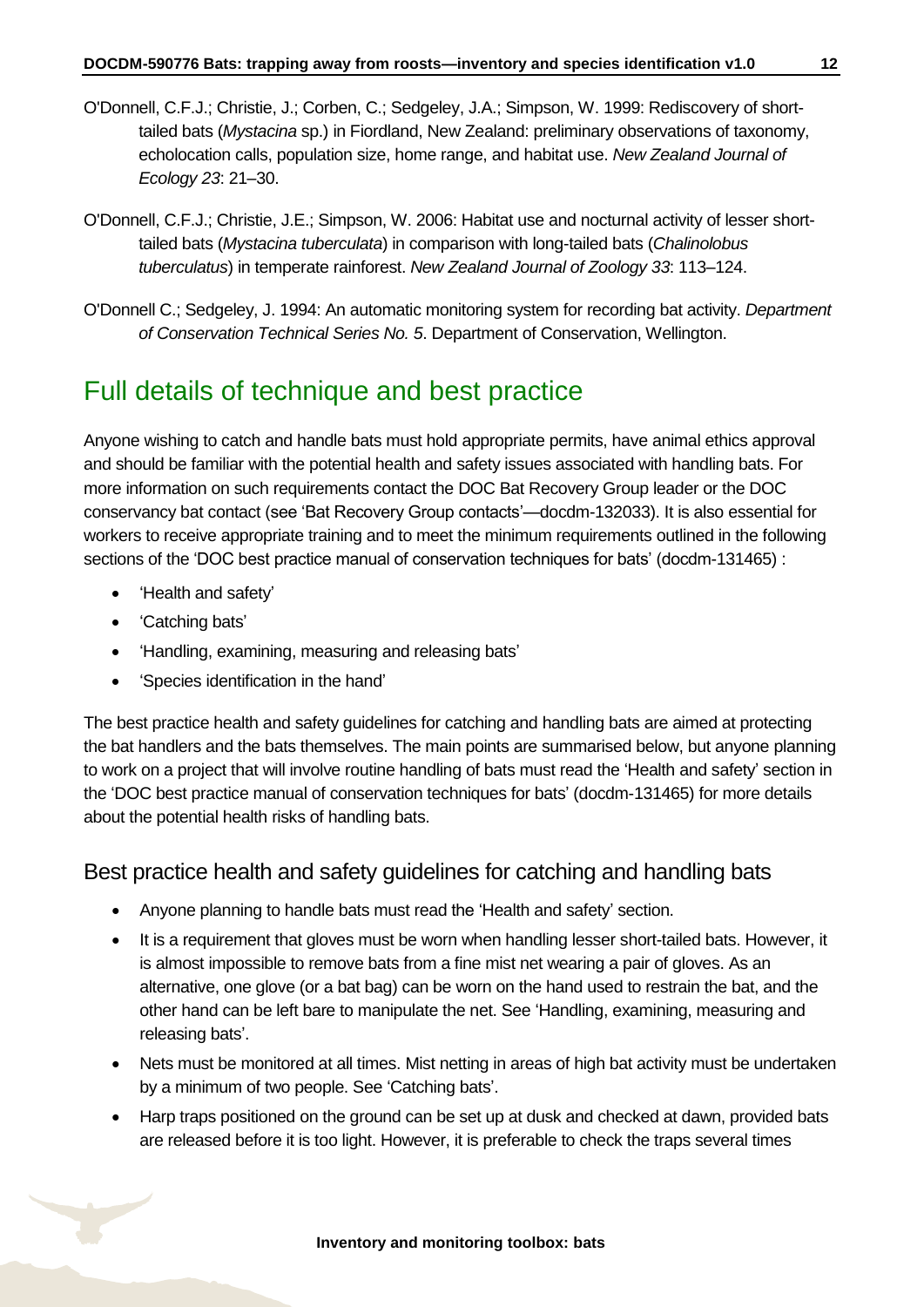during the night so bats are not kept for unnecessarily long periods of time. During the breeding season, harp traps must be checked several times each night, to enable captured lactating females and young to be reunited as soon as possible. See 'Catching bats'.

- Nets and harp trap bags must be checked thoroughly for bats before they are furled or dismantled. Bats can look very small when in a net, especially if they are at the top of a high mist net rig—they can be mistaken for leaves. See 'Catching bats'.
- It is recommended that nets and harp trap bags and handling bags are either thoroughly dried in the sun, washed, or disinfected (NapiSan, Virkon, TriGene) between sites to minimise the possibility of transfer of parasites and diseases between sites. Nets and holding bags that have been used for birds should not be used for bats (and vice versa) unless they have been thoroughly cleaned as above. See 'Catching bats' for further information on disease surveillance and hygiene precautions.

Although there is a best practice for trapping per se, there is no best practice for trapping on foraging grounds as a method for either inventory or monitoring. If trapping on foraging grounds is to be used as one of a combination of techniques for inventory, then trapping conditions should be optimised to improve rates. Many factors contribute to the potential success of a trapping programme such as correct set-up and placement of traps and handling of bats. The section on 'Catching bats' provides full details of how to effectively catch and handle long-tailed bats and lesser short-tailed bat using a range of capture techniques and tools. It also provides detailed information on trap construction, trap placement and other ways of optimising capture rates. For example, trapping in suitable weather will improve capture rates. Temperatures ≥ 7°C are preferable, and trapping in winter and during rainy and windy conditions should be avoided. Trapping should be focused in summer months, particularly January and February when more bats including young-of-the-year are flying. Capture rates of bats will decline if the same site is trapped over several days, probably because bats learn that traps are present. Therefore, traps should be moved regularly to new positions.

### <span id="page-12-0"></span>References and further reading

Constantine, D.G. 1958: An automatic bat-collecting device. *Journal of Wildlife Management 22*: 17–22.

- Daniel, M.J. 1990: Order Chiroptera. Pp. 114–137 in King, C.M. (Ed.): The handbook of New Zealand mammals. Oxford University Press, Auckland.
- O'Donnell, C.F.J. 1999: Search for pekapeka (bats) on Putauhinu Island, Southern Tītī Islands, 6–9 November 1999. Report to the Department of Conservation, Invercargill (unpublished).
- O'Donnell, C.F.J. 2002: Timing of breeding, productivity and survival of long-tailed bats *Chalinolobus tuberculatus* (Chiroptera: Vespertilionidae) in cold-temperate rainforest in New Zealand. *Journal of Zoology (London) 257*: 311–323.
- O'Donnell, C.F.J.; Sedgeley, J.A. 1999: Use of roosts by the long-tailed bat, *Chalinolobus tuberculatus*, in temperate rainforest in New Zealand. *Journal of Mammalogy 80*: 913–923.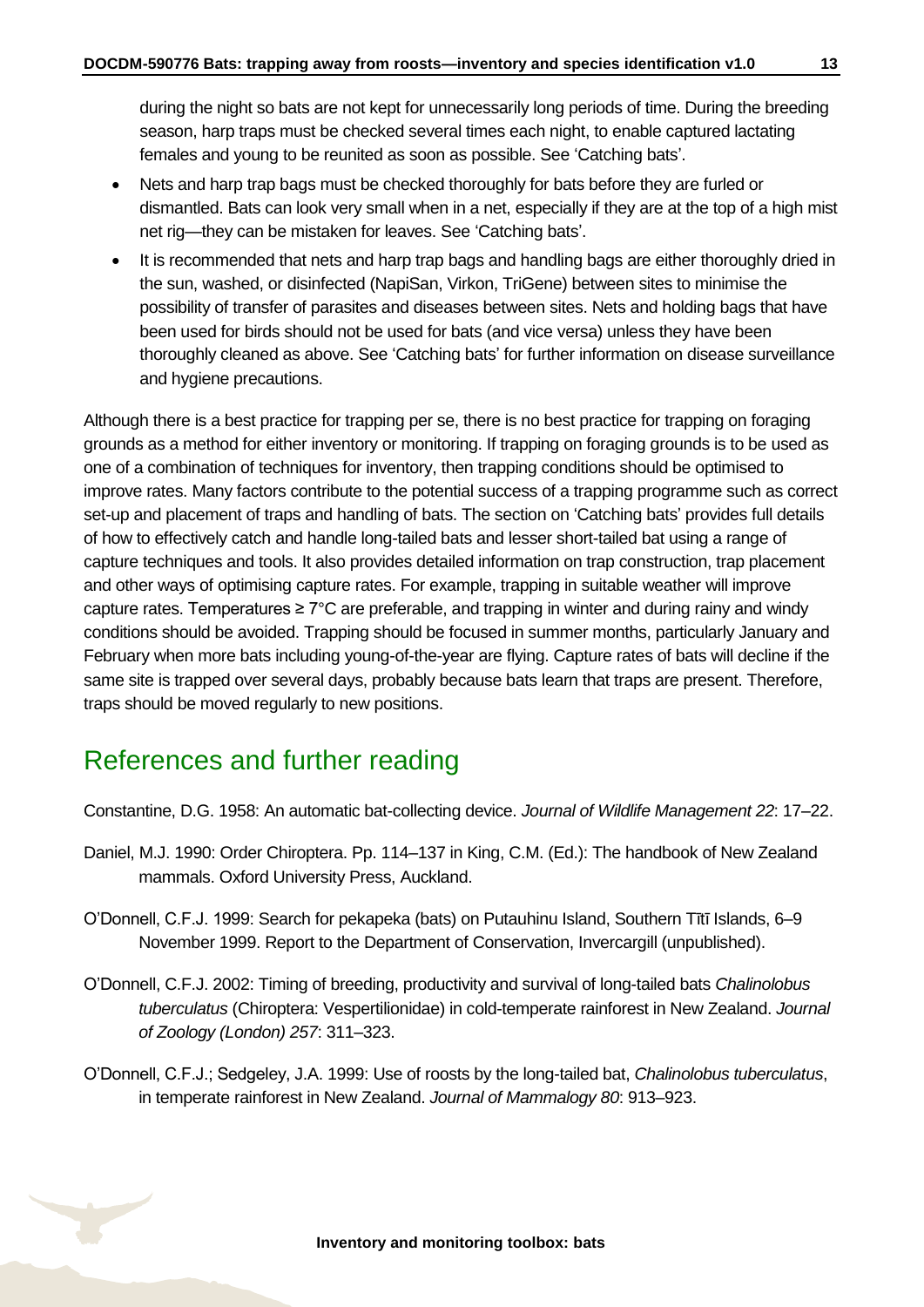- Thomas, D.W.; LaVal, R.K. 1988: Survey and census methods. Pp. 77–89 in Kunz, T.H. (Ed.): Ecological and behavioral methods for the study of bats. Smithsonian Institution Press, Washington, DC.
- Tidemann, C.R.; Woodside, D.P. 1978: A collapsible bat-trap and a comparison of results obtained with the trap and with mist-nets. *Australian Wildlife Research 5*: 355–362.

Tuttle, M.D. 1974: An improved trap for bats. *Journal of Mammalogy 55*: 475–477.